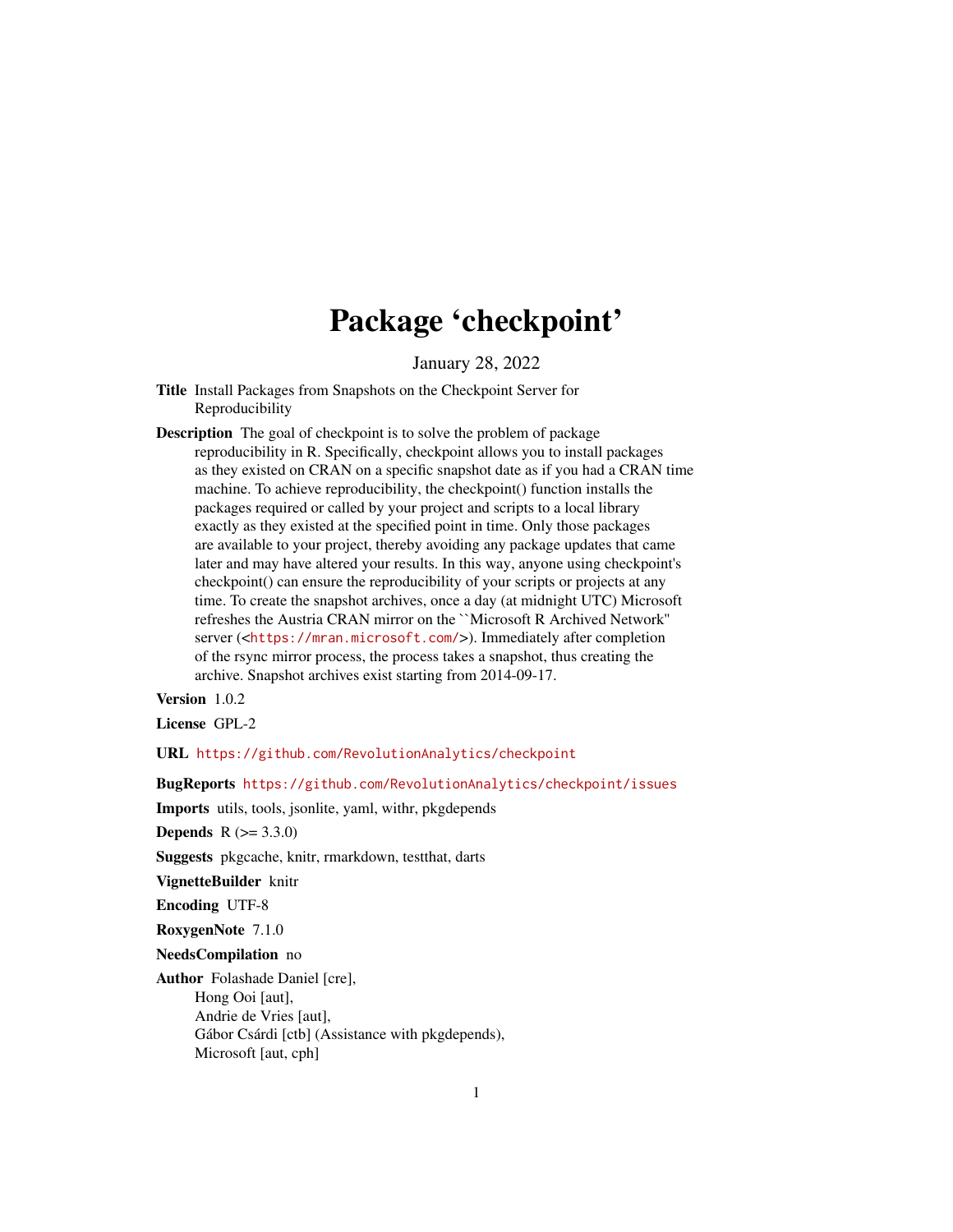<span id="page-1-0"></span>Maintainer Folashade Daniel <fdaniel@microsoft.com> Repository CRAN Date/Publication 2022-01-28 19:10:09 UTC

### R topics documented:

| Index |  |  |  |  |  |  |  |  |  |  |  |  |  |  |  |  |  |
|-------|--|--|--|--|--|--|--|--|--|--|--|--|--|--|--|--|--|

checkpoint-package *Install packages from snapshots on the checkpoint server for reproducibility*

#### Description

The goal of checkpoint is to solve the problem of package reproducibility in R. Specifically, checkpoint allows you to install packages as they existed on CRAN on a specific snapshot date as if you had a CRAN time machine.

#### Details

To achieve reproducibility, the [create\\_checkpoint](#page-2-1) function installs the packages required or called by your project and scripts to a local library exactly as they existed at the specified point in time. Only those packages are available tot your project, thereby avoiding any package updates that came later and may have altered your results. In this way, anyone using checkpoint can ensure the reproducibility of your scripts or projects at any time.

To create the snapshot archives, once a day (at midnight UTC) we refresh the Austria CRAN mirror, on the checkpoint server (https://mran.microsoft.com/). Immediately after completion of the rsync mirror process, we take a snapshot, thus creating the archive. Snapshot archives exist starting from 2014-09-17.

checkpoint exposes the following functions:

- [create\\_checkpoint](#page-2-1): Creates a checkpoint by scanning a project folder and downloading and installing any packages required from MRAN.
- [use\\_checkpoint](#page-2-1): Uses a previously created checkpoint, by setting the library search path to the checkpoint path, and the CRAN mirror to MRAN.
- [delete\\_checkpoint](#page-2-1): Deletes an existing checkpoint.
- [delete\\_all\\_checkpoints](#page-2-1): Deletes *all* existing checkpoints.
- [uncheckpoint](#page-2-1): Stops using a checkpoint, restoring the library search path and CRAN mirror to their original state.
- [scan\\_project\\_files](#page-6-1): Scans a project for any required packages.
- [list\\_mran\\_snapshots](#page-8-1): Returns all valid snapshot dates found on MRAN.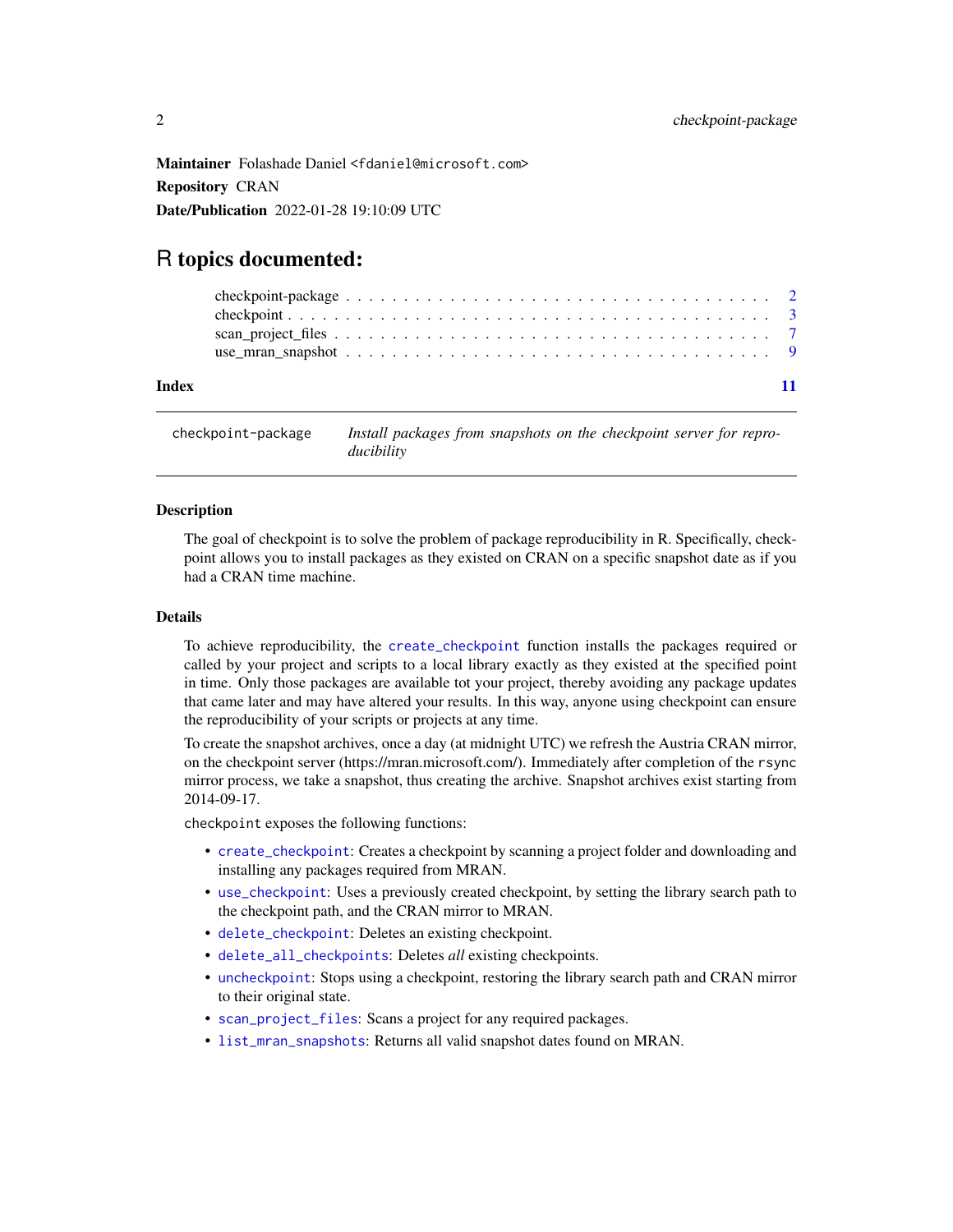<span id="page-2-0"></span>checkpoint *Configures R session to use packages as they existed on CRAN at time of snapshot.*

#### <span id="page-2-1"></span>Description

Together, the checkpoint package and the checkpoint server act as a CRAN time machine.

The create\_checkpoint function installs the packages referenced in the specified project to a local library exactly as they existed at the specified point in time. Only those packages are available to your session, thereby avoiding any package updates that came later and may have altered your results. In this way, anyone using the use\_checkpoint function can ensure the reproducibility of your scripts or projects at any time. The checkpoint function serves as a simple umbrella interface to these functions. It first tests if the checkpoint exists, creates it if necessary with create\_checkpoint, and then calls use\_checkpoint.

#### Usage

```
checkpoint(
  snapshot_date,
  r_version = getRversion(),
  checkpoint_location = "~",
  ...
\mathcal{L}create_checkpoint(
  snapshot_date,
  r_version = getRversion(),
  checkpoint_location = "~",
  project_dir = ".",
  mran_url = getOption("checkpoint.mranUrl", "https://mran.microsoft.com"),
  scan_new = TRUE,scan_r_only = FALSE,
  scan_rnw_with_knitr = TRUE,
  scan_rprofile = TRUE,
  force = FALSE,log = TRUE,num_workers = getOption("Ncpus", 1),
  config = list(),
  ...
\lambdause_checkpoint(
  snapshot_date,
  r_version = getRversion(),
  checkpoint_location = "~",
 mran_url = getOption("checkpoint.mranUrl", "https://mran.microsoft.com"),
```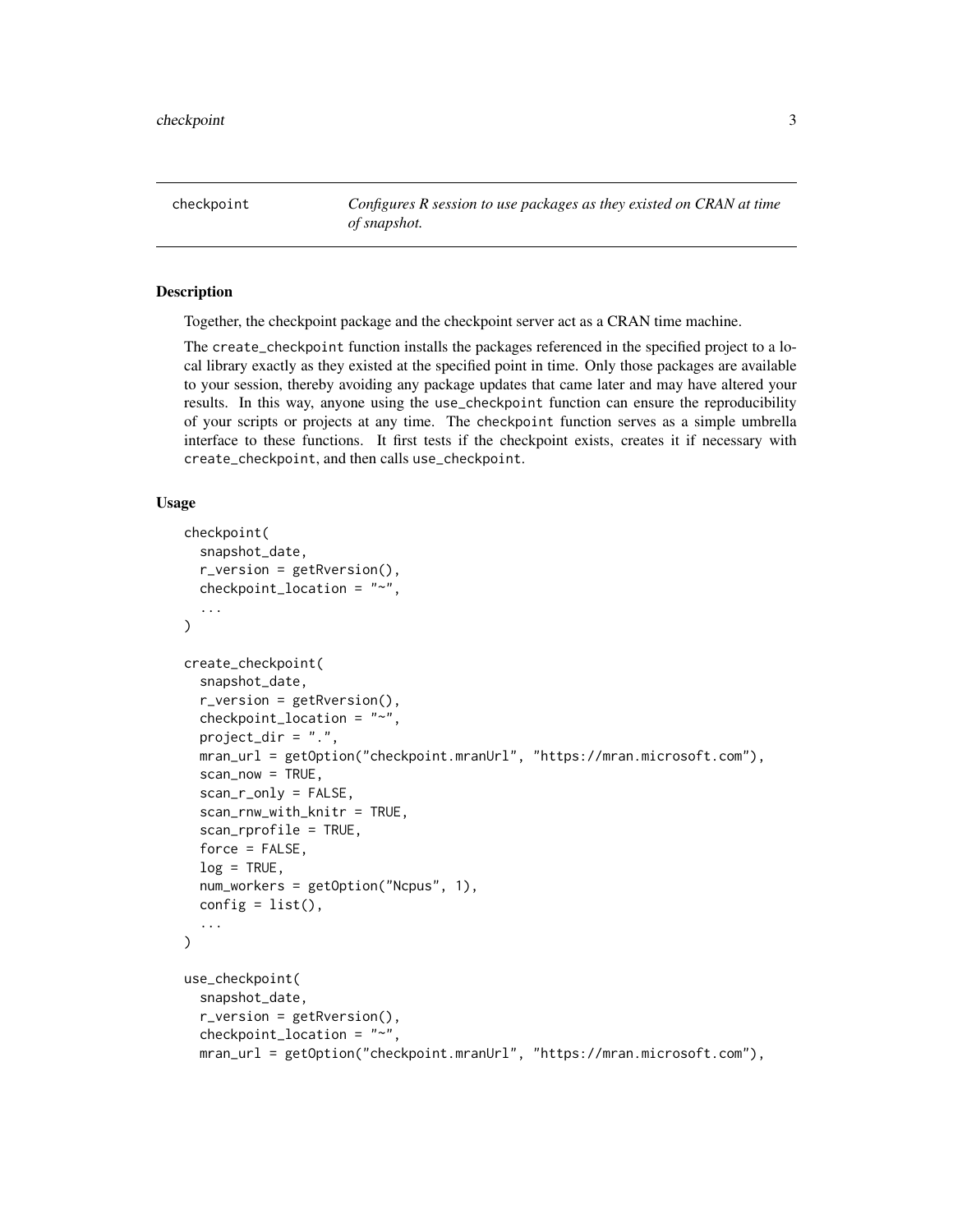```
prepend = FALSE,
  ...
\lambdadelete_checkpoint(
  snapshot_date,
  r_version = getRversion(),
  checkpoint_location = "~",
  confirm = TRUE
\mathcal{L}
```
delete\_all\_checkpoints(checkpoint\_location = "~", confirm = TRUE)

uncheckpoint()

#### Arguments

| snapshot_date       | Date of snapshot to use in YYYY-MM-DD format, e.g. "2020-01-01". Specify a<br>date on or after "2014-09-17". MRAN takes one snapshot per day. To list all<br>valid snapshot dates on MRAN, use list_mran_snapshots.                                                                                                                                                                                                                                                                                     |
|---------------------|---------------------------------------------------------------------------------------------------------------------------------------------------------------------------------------------------------------------------------------------------------------------------------------------------------------------------------------------------------------------------------------------------------------------------------------------------------------------------------------------------------|
| r_version           | Optional character string, e.g. "3.6.2". If specified, this is compared to the cur-<br>rent R. version, and if they differ, a warning is issued. The benefit of supplying<br>this argument is that checkpoint can alert you when your R version changes<br>while you are working on a project; this can just as easily lead to reproducibility<br>issues as changes in third-party code. Consider supplying an explicit value for<br>this argument, although checkpoint will still function without it. |
| checkpoint_location |                                                                                                                                                                                                                                                                                                                                                                                                                                                                                                         |
|                     | File path where the checkpoint library is stored. Default is "~", i.e. your home<br>directory. Use cases for changing this include creating a checkpoint library on a<br>portable drive (e.g. USB drive), or creating per-project checkpoints. The actual<br>checkpoints will be created under a . checkpoint directory at this location.                                                                                                                                                               |
| $\cdots$            | For checkpoint, further arguments to pass to create_checkpoint and use_checkpoint.<br>Ignored for create_checkpoint and use_checkpoint.                                                                                                                                                                                                                                                                                                                                                                 |
| project_dir         | A project path. This is the path to the root of the project that references the<br>packages to be installed from the MRAN snapshot for the date specified for<br>snapshotDate. Defaults to the current working directory.                                                                                                                                                                                                                                                                               |
| $mran_Ur1$          | The base MRAN URL. The default is taken from the system option checkpoint.mranUrl,<br>or if this is unset, https://mran.microsoft.com. Currently checkpoint 1.0 does not<br>support local MRAN mirrors.                                                                                                                                                                                                                                                                                                 |
| scan_now            | If TRUE, scans for packages in the project folder (see 'Details'). If FALSE, skips<br>the scanning process. Set this to FALSE if you only want to create the checkpoint<br>subdirectory structure.                                                                                                                                                                                                                                                                                                      |
| scan_r_only         | If TRUE, limits the scanning of project files to $R$ scripts only (those with the<br>extension ".R").                                                                                                                                                                                                                                                                                                                                                                                                   |
| scan_rnw_with_knitr |                                                                                                                                                                                                                                                                                                                                                                                                                                                                                                         |
|                     | If TRUE, scans Sweave files (those with extension ".Rnw") with knitr::knitr,<br>otherwise with utils:: Stangle. Ignored if scan_r_only=TRUE.                                                                                                                                                                                                                                                                                                                                                            |

<span id="page-3-0"></span>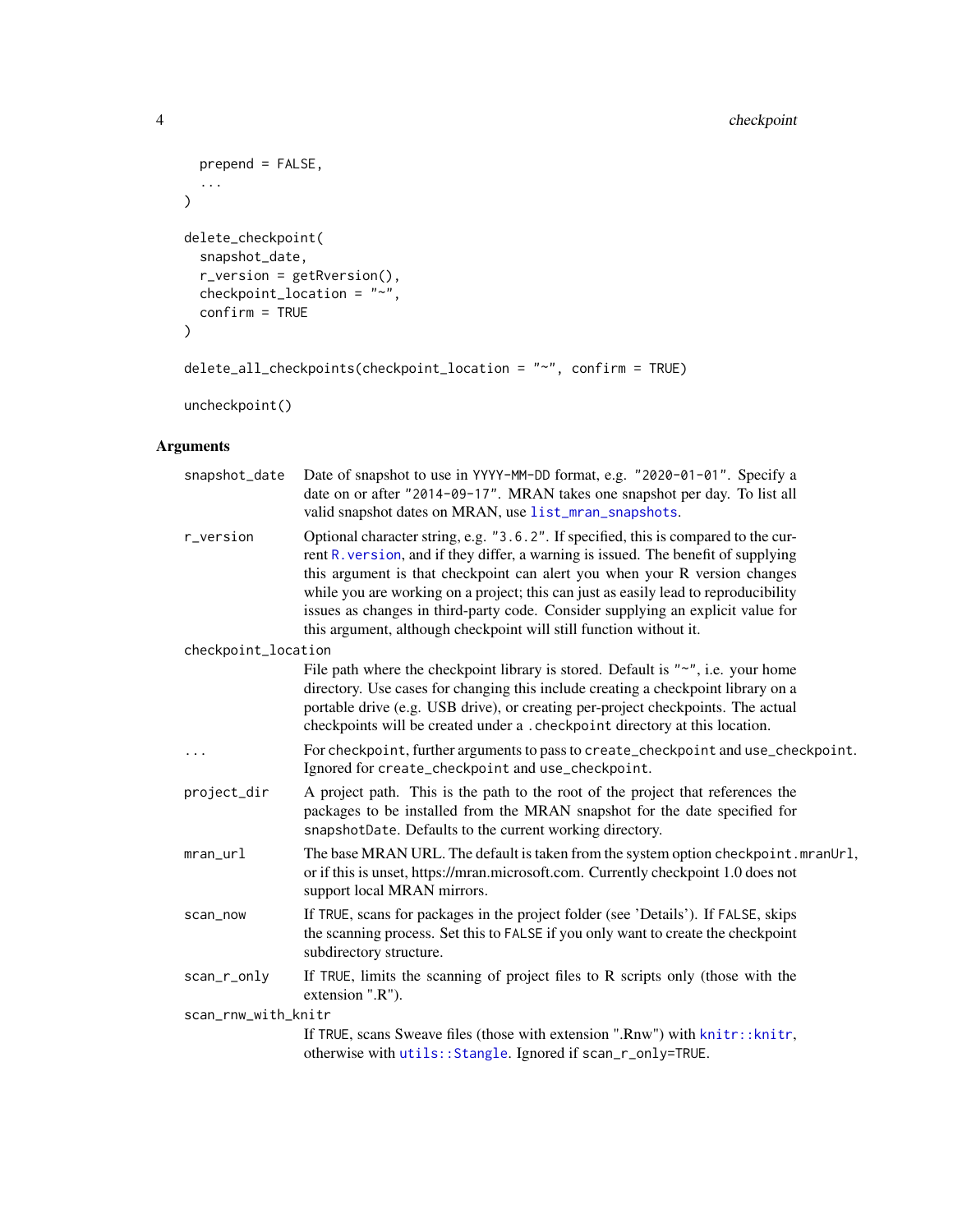#### <span id="page-4-0"></span>checkpoint 5

| scan_rprofile | if TRUE, includes the $\sim$ /. Rprofile startup file in the scan. See Startup.                                                                                                                                                                                                                                                                         |
|---------------|---------------------------------------------------------------------------------------------------------------------------------------------------------------------------------------------------------------------------------------------------------------------------------------------------------------------------------------------------------|
| force         | If TRUE, suppresses the confirmation prompt if create_checkpoint is run with<br>project directory set to the user home directory.                                                                                                                                                                                                                       |
| log           | If TRUE, writes logging information (mostly the output from the methods of<br>pkgdepends::pkg_installation_proposal) to the checkpoint directory.                                                                                                                                                                                                       |
| num_workers   | The number of parallel workers to use for installing packages. Defaults to the<br>value of the system option Ncpus, or if this is unset, 1.                                                                                                                                                                                                             |
| config        | A named list of additional configuration options to pass to pkgdepends: : new_pkg_installation_propo<br>See 'Configuration' below.                                                                                                                                                                                                                      |
| prepend       | If TRUE, adds the checkpoint directory to the beginning of the library search<br>path. The default is FALSE, where the checkpoint directory replaces all but the<br>system entries (the values of . Library and . Library . site) in the search path;<br>this is to reduce the chances of accidentally calling non-checkpointed code. See<br>.libPaths. |
| confirm       | For delete_checkpoint and delete_all_checkpoints, whether to ask for<br>confirmation first.                                                                                                                                                                                                                                                             |

#### Details

create\_checkpoint creates a local library (by default, located under your home directory) into which it installs copies of the packages required by your project as they existed on CRAN on the specified snapshot date. To determine the packages used in your project, the function scans all R code (.R, .Rmd, .Rnw, .Rhtml and .Rpres files) for [library](#page-0-0) and [require](#page-0-0) statements, as well as the namespacing operators :: and :::.

create\_checkpoint will automatically add the rmarkdown package as a dependency if it finds any Rmarkdown-based files (those with extension .Rmd, .Rpres or .Rhtml) in your project. This allows you to continue working with such documents after checkpointing.

Checkpoint only installs packages that can be found on CRAN. This includes third-party packages, as well as those distributed as part of R that have the "Recommends" priority. Base-priority packages (the workhorse engine of R, including utils, graphics, methods and so forth) are not checkpointed (but see the r\_version argument above).

The package installation is carried out via the [pkgdepends](#page-0-0) package, which has many features including cached downloads, parallel installs, and comprehensive reporting of outcomes. It also solves many problems that previous versions of checkpoint struggled with, such as being able to install packages that are in use, and reliably detecting the outcome of the installation process.

use\_checkpoint modifies your R session to use only the packages installed by create\_checkpoint. Specifically, it changes your library search path via .libPaths() to point to the checkpointed library, and then calls [use\\_mran\\_snapshot](#page-8-2) to set the CRAN mirror for the session.

checkpoint is a convenience function that calls create\_checkpoint if the checkpoint directory does not exist, and then use\_checkpoint.

delete\_checkpoint deletes a checkpoint, after ensuring that it is no longer in use. delete\_all\_checkpoints deletes *all* checkpoints under the given checkpoint location.

uncheckpoint is the reverse of use\_checkpoint. It restores your library search path and CRAN mirror option to their original values, as they were before checkpoint was loaded. Call this before calling delete\_checkpoint and delete\_all\_checkpoints.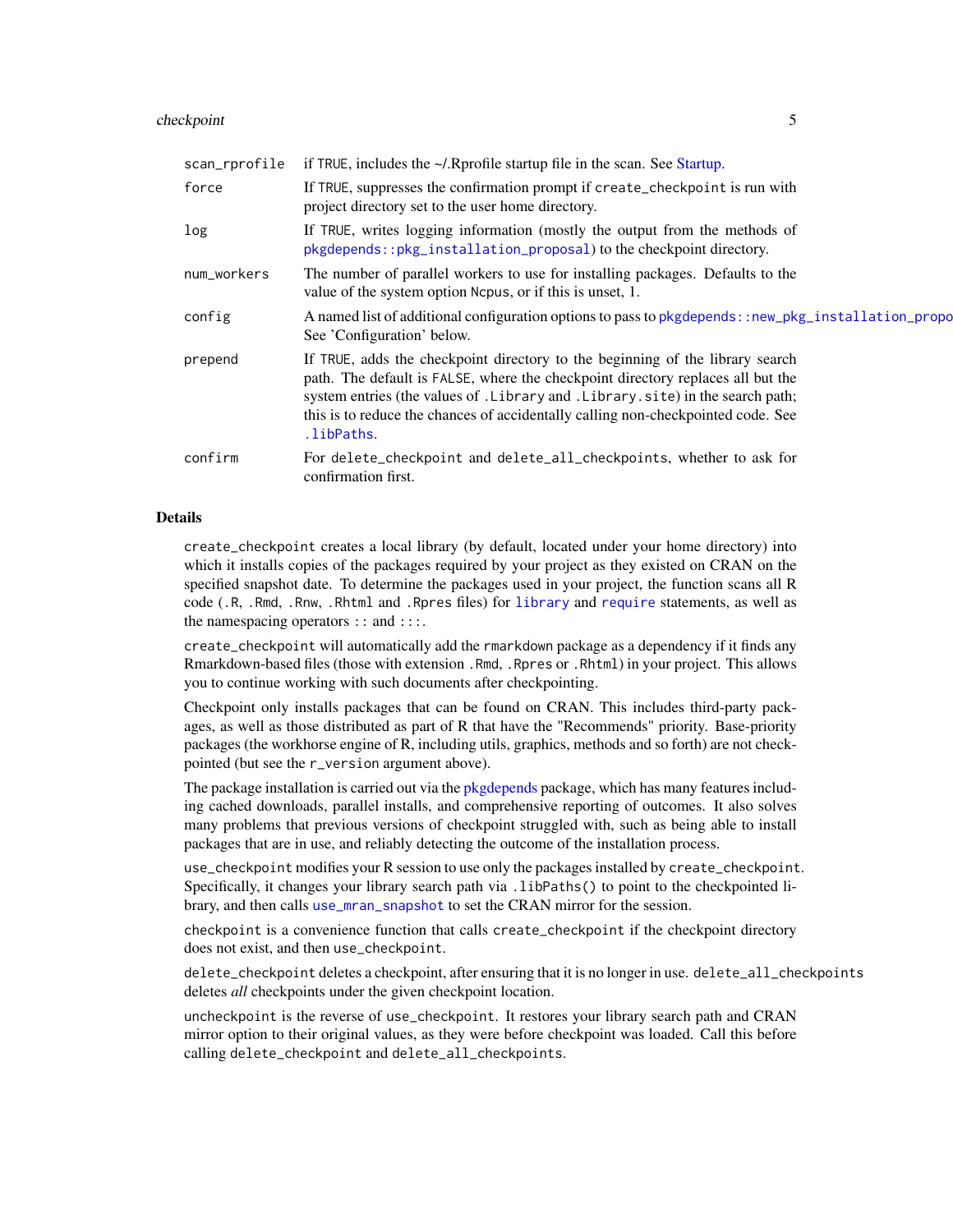These functions are run mostly for their side-effects; however create\_checkpoint invisibly returns an object of class pkgdepends::pkg\_installation\_proposal if scan\_now=TRUE, and NULL otherwise. checkpoint returns the result of create\_checkpoint if the checkpoint had to be created, otherwise NULL.

#### **Configuration**

The pkgdepends package which powers checkpoint allows you to customise the installation process via a list of configuration options. When creating a checkpoint, you can pass these options to pkgdepends via the config argument. A full list of options can be found at [pkgdepends::pkg\\_config](#page-0-0); note that create\_checkpoint automatically sets the values of cran-mirror, library and r-version.

One important use case for the config argument is when you are using Windows or MacOS, and the snapshot date does not include binary packages for your version of R. This can occur if either your version of R is too old, or the snapshot date is too far in the past. In this case, you should specify config=list(platforms="source") to get checkpoint to download the *source* packages instead (and then compile them locally). Note that if your packages include C, C++ or Fortran code, you will need to have the requisite compilers installed on your machine.

#### Last accessed date

The create\_checkpoint and use\_checkpoint functions store a marker in the snapshot folder every time the function gets called. This marker contains the system date, thus indicating the the last time the snapshot was accessed.

#### Examples

```
## Not run:
# Create temporary project and set working directory
example_project <- paste0("~/checkpoint_example_project_", Sys.Date())
dir.create(example_project, recursive = TRUE)
# Write dummy code file to project
cat("
library(MASS)
library(foreach)
", file="checkpoint_example_code.R")
# Create a checkpoint by specifying a snapshot date
# recommended practice is to specify the R version explicitly
rver <- getRversion()
create_checkpoint("2014-09-17", r_version=rver, project_dir=example_project)
use_checkpoint("2014-09-17", r_version=rver)
```
#### <span id="page-5-0"></span>Value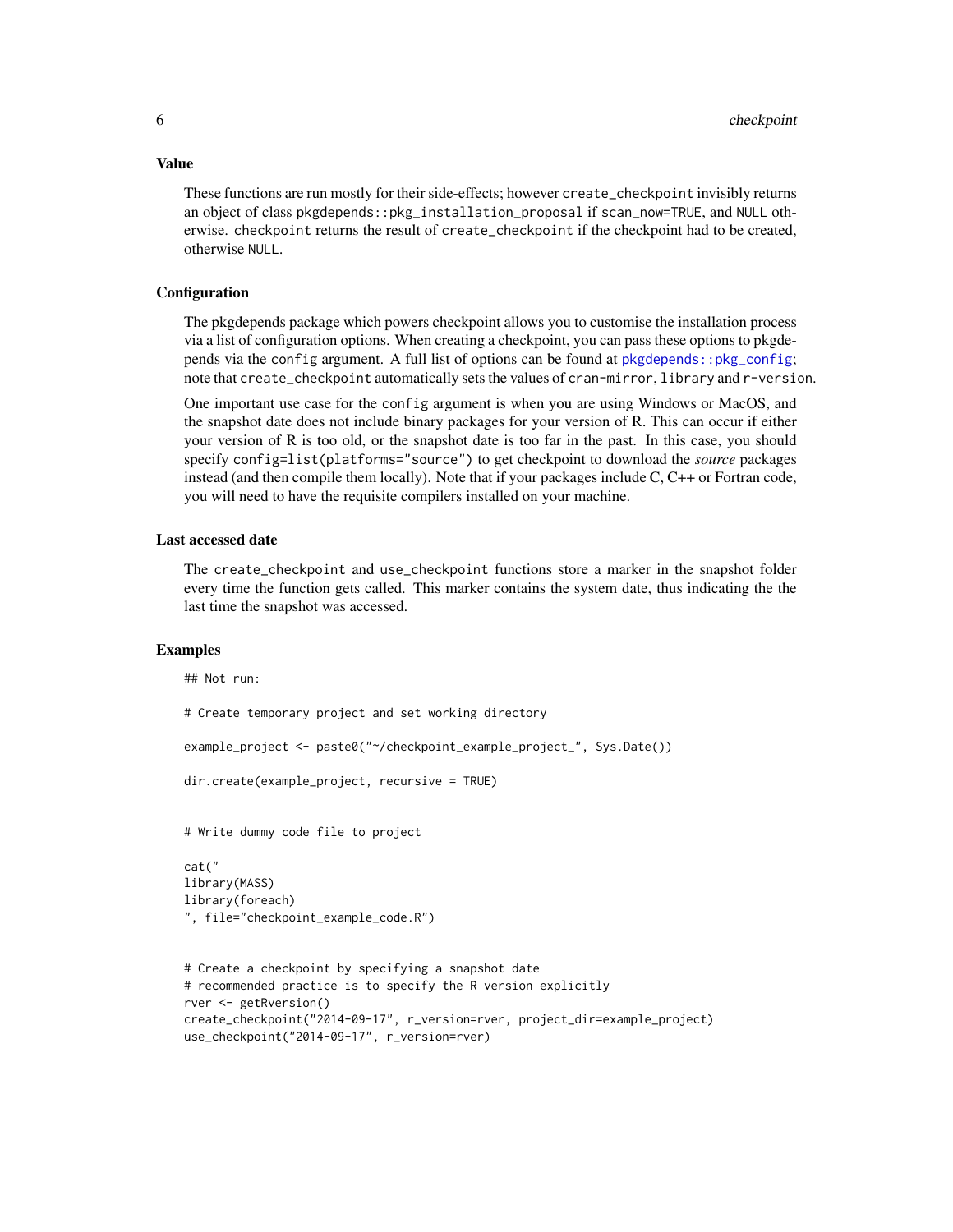#### <span id="page-6-0"></span>scan\_project\_files 7

```
# more terse alternative is checkpoint(), which is equivalent to
# calling create_checkpoint() and then use_checkpoint() in sequence
checkpoint("2014-09-17", r_version=rver, project_dir=example_project)
# Check that CRAN mirror is set to MRAN snapshot
getOption("repos")
# Check that (1st) library path is set to ~/.checkpoint
.libPaths()
# Check which packages are installed in checkpoint library
installed.packages()
# restore initial state
uncheckpoint()
# delete the checkpoint
delete_checkpoint("2014-09-17", r_version=rver)
## End(Not run)
```
<span id="page-6-1"></span>scan\_project\_files *Scan R files for package dependencies*

#### Description

This function scans the R files in your project, including scripts, Sweave documents and Rmarkdownbased files, for references to packages.

#### Usage

```
scan_project_files(
 project_dir = ".",
  scan_r_only = FALSE,
 scan_rnw_with_knitr = TRUE,
  scan_rprofile = TRUE
)
```
#### **Arguments**

project\_dir A project path. This is the path to the root of the project that references the packages to be installed from the MRAN snapshot for the date specified for snapshotDate. Defaults to the current working directory.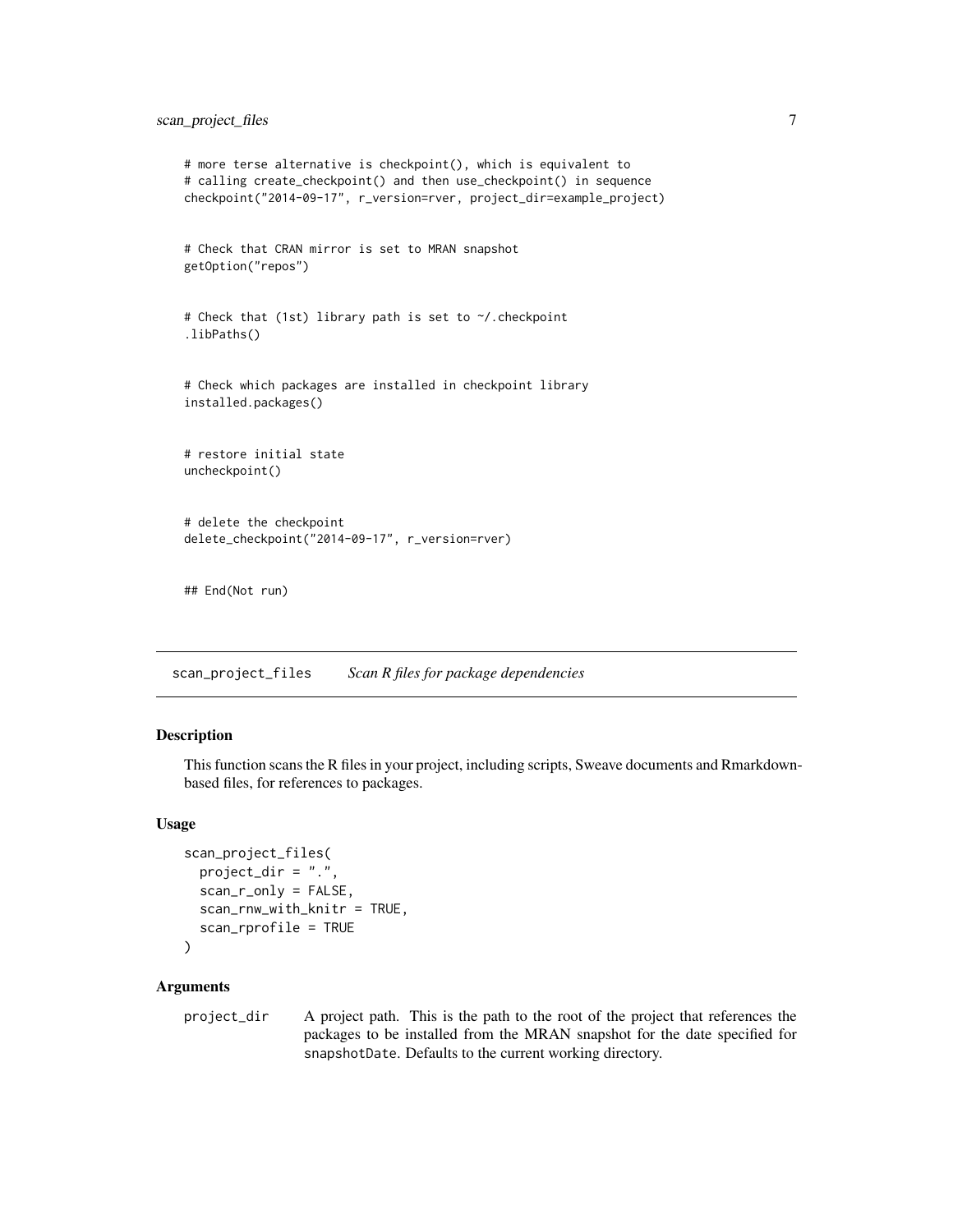<span id="page-7-0"></span>

| scan_r_only         | If TRUE, limits the scanning of project files to R scripts only (those with the        |
|---------------------|----------------------------------------------------------------------------------------|
|                     | $extension$ . R).                                                                      |
| scan_rnw_with_knitr |                                                                                        |
|                     | If TRUE, scans Sweave files with $k$ nitr:: $k$ nitr, otherwise with $utils::Stangle.$ |
|                     | Ignored if scan_r_only=TRUE.                                                           |
| scan_rprofile       | if TRUE, includes the $\sim$ /. Rprofile startup file in the scan. See Startup.        |

#### Details

scan\_project\_files recursively builds a list of all the R files in your project. This includes regular R scripts, as well as Sweave files (those with extension .Rnw) and Rmarkdown-based files (those with extension .Rmd, .Rpres or Rhtml). It then parses the code in each file and looks for calls to library and require, as well as the namespacing operators :: and :::. The detected packages are assumed to be available from CRAN/MRAN.

#### Value

A list with 2 components: pkgs, a vector of package names, and errors, a vector of files that could not be scanned. The package listing includes third-party packages, as well as those that are distributed with R and have "Recommended" priority. Base-priority packages (utils, graphics, methods and so forth) are not included.

In addition, if any Rmarkdown files are found, the package listing will include rmarkdown. This allows you to continue rendering them in a checkpointed session.

#### Manifest

As an experimental feature, you can specify additional packages to include or exclude via an optional checkpoint.yml manifest file located in your project directory. This should be a valid YAML file with 2 components:

- refs: An array of package references to include in the checkpoint, that can be parsed by [pkgdepends::new\\_pkg\\_installation\\_proposal](#page-0-0).
- exclude: An array of package names (without decorations) to exclude from the checkpoint, despite showing up in the scan.

A manifest file allows you to include packages from sources other than CRAN/MRAN in the checkpoint. You can include a Bioconductor package with a bioc:: reference: bioc:: BiocGenerics. A GitHub reference begins with github::, for example github:: RevolutionAnalytics/checkpoint@v1.0. A local:: reference can point to a package .tar.gz file, or to a directory containing the package source code.

You should use this feature with caution, as checkpoint does not check the versions of these packages. It's recommended that you include a version number, tag or commit hash in a reference, so that you always obtain the same version of the package. See [pkgdepends::pkg\\_refs](#page-0-0) for a full description of the reference syntax; note that installed:: references are *not* currently supported by checkpoint.

A use case for exclusions is if your workflow loads packages that are not on CRAN or other public repositories. For example, Microsoft Machine Learning Server (MMLS) comes with a number of proprietary packages for big data and in-database analytics. You can exclude these packages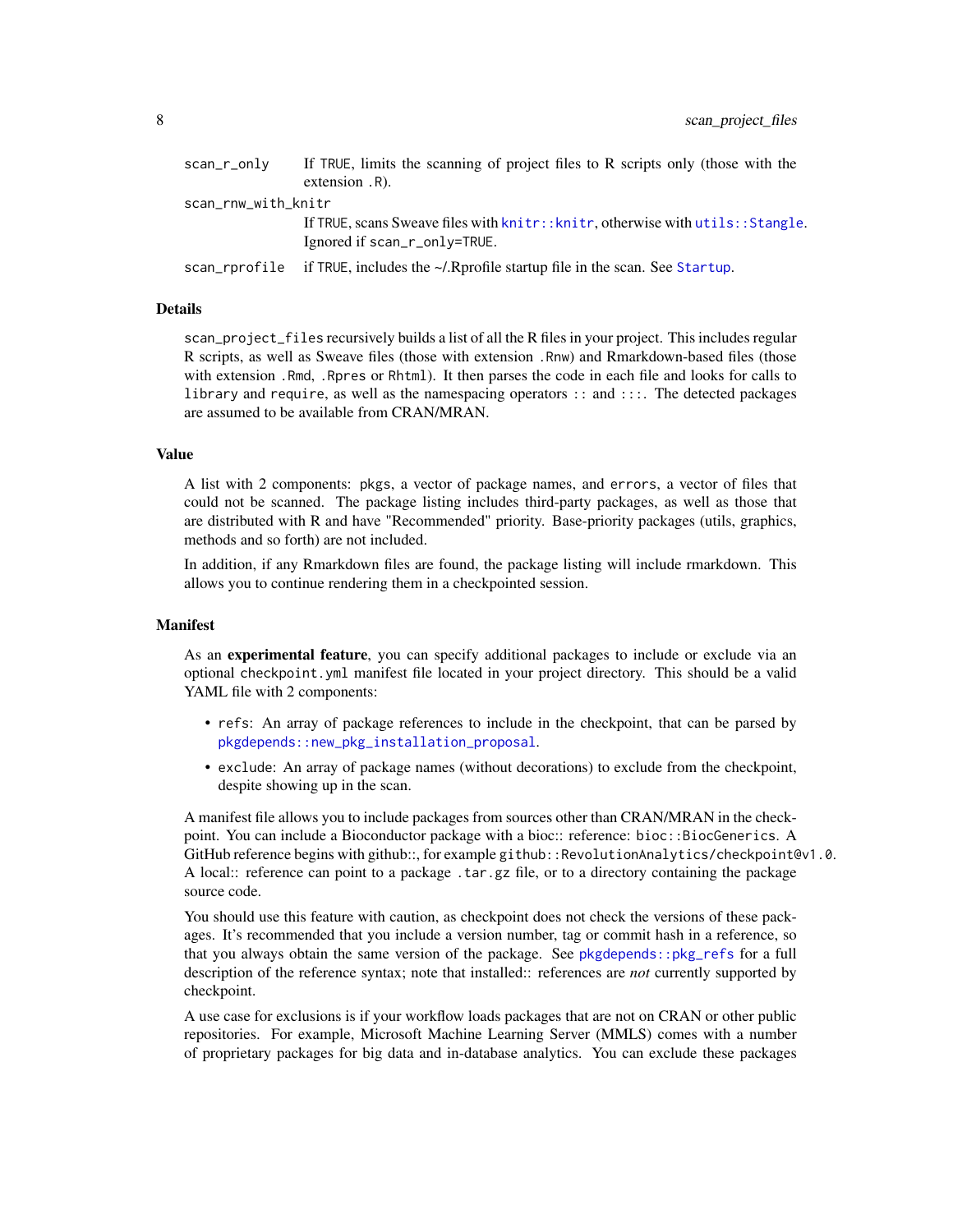#### <span id="page-8-0"></span>use\_mran\_snapshot 9

from checkpointing by listing them in the exclude entry in the manifest. In this case, you must ensure that your packages are still visible to the checkpointed session, for example by specifying prepend=TRUE in the use\_checkpoint call. If you share your project with collaborators, they will also need to have these packages separately installed on their machines.

#### Examples

```
scan_project_files()
```
<span id="page-8-2"></span>use\_mran\_snapshot *Utilities for working with MRAN snapshots*

#### <span id="page-8-1"></span>Description

These functions are for working with the MRAN checkpoint server. use\_mran\_snapshot updates the CRAN mirror for your R session to point to an MRAN snapshot, using options(repos). list\_mran\_snapshots returns the dates for which an MRAN snapshot exists.

#### Usage

```
use_mran_snapshot(
  snapshot_date,
  mran_url = getOption("checkpoint.mranUrl", "https://mran.microsoft.com"),
  validate = FALSE
\lambdalist_mran_snapshots(
  mran_url = getOption("checkpoint.mranUrl", "https://mran.microsoft.com")
)
```
#### Arguments

| snapshot_date | Date of snapshot to use in YYYY-MM-DD format, e.g. "2020-01-01". Specify a<br>date on or after "2014-09-17".                           |
|---------------|----------------------------------------------------------------------------------------------------------------------------------------|
| mran_url      | The base MRAN URL. The default is taken from the system option checkpoint.mranUrl,<br>or if this is unset, https://mran.microsoft.com. |
| validate      | For use_mran_snapshot, whether to check if the snapshot date is valid (exists)<br>on the server).                                      |

#### Value

For use\_mran\_snapshot, the new value of getOption("repos"), invisibly. For list\_mran\_snapshots, a character vector of snapshot dates.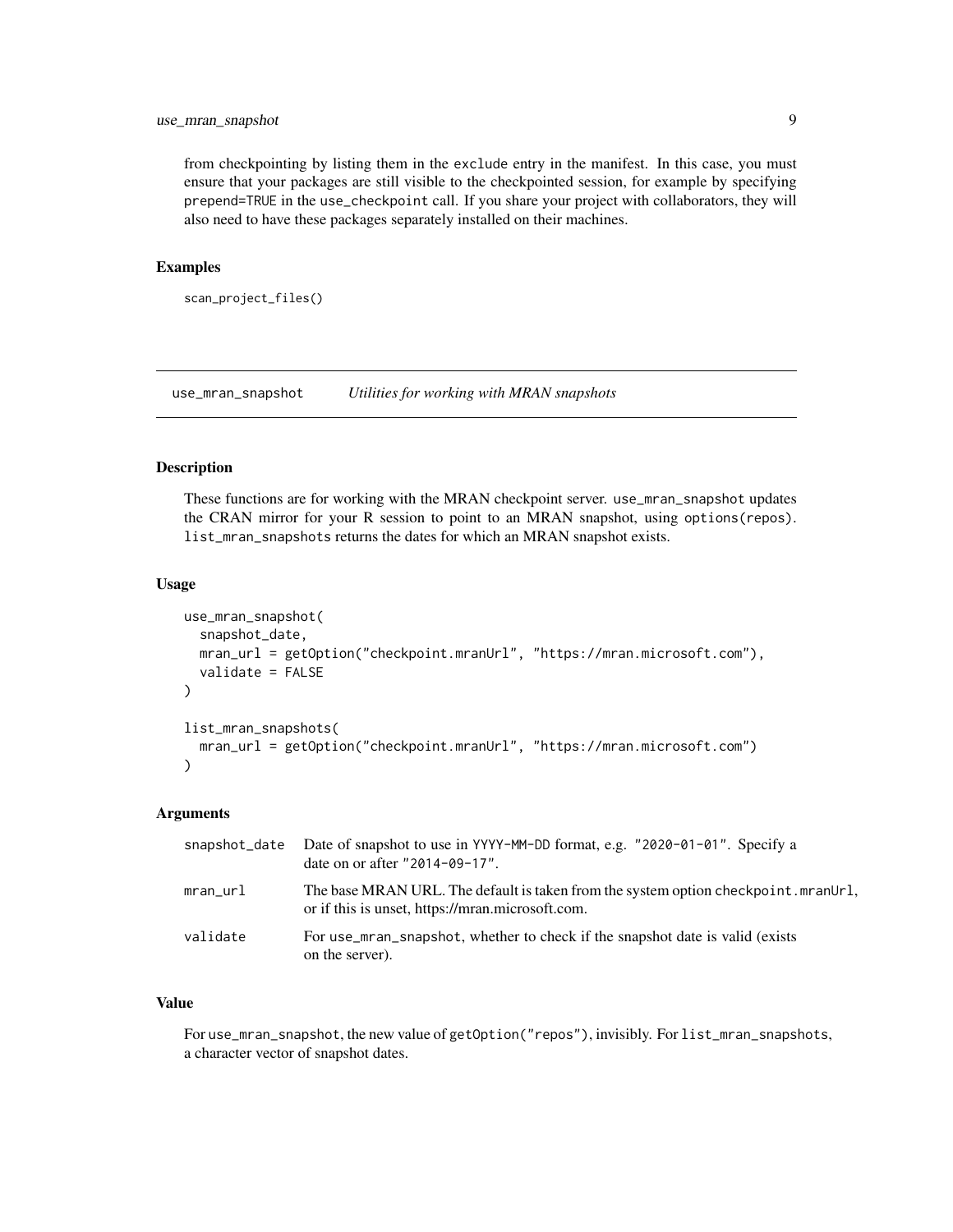#### Examples

## Not run:

list\_mran\_snapshots()

use\_mran\_snapshot("2020-01-01")

# validate=TRUE will detect an invalid snapshot date use\_mran\_snapshot("1970-01-01", validate=TRUE)

## End(Not run)